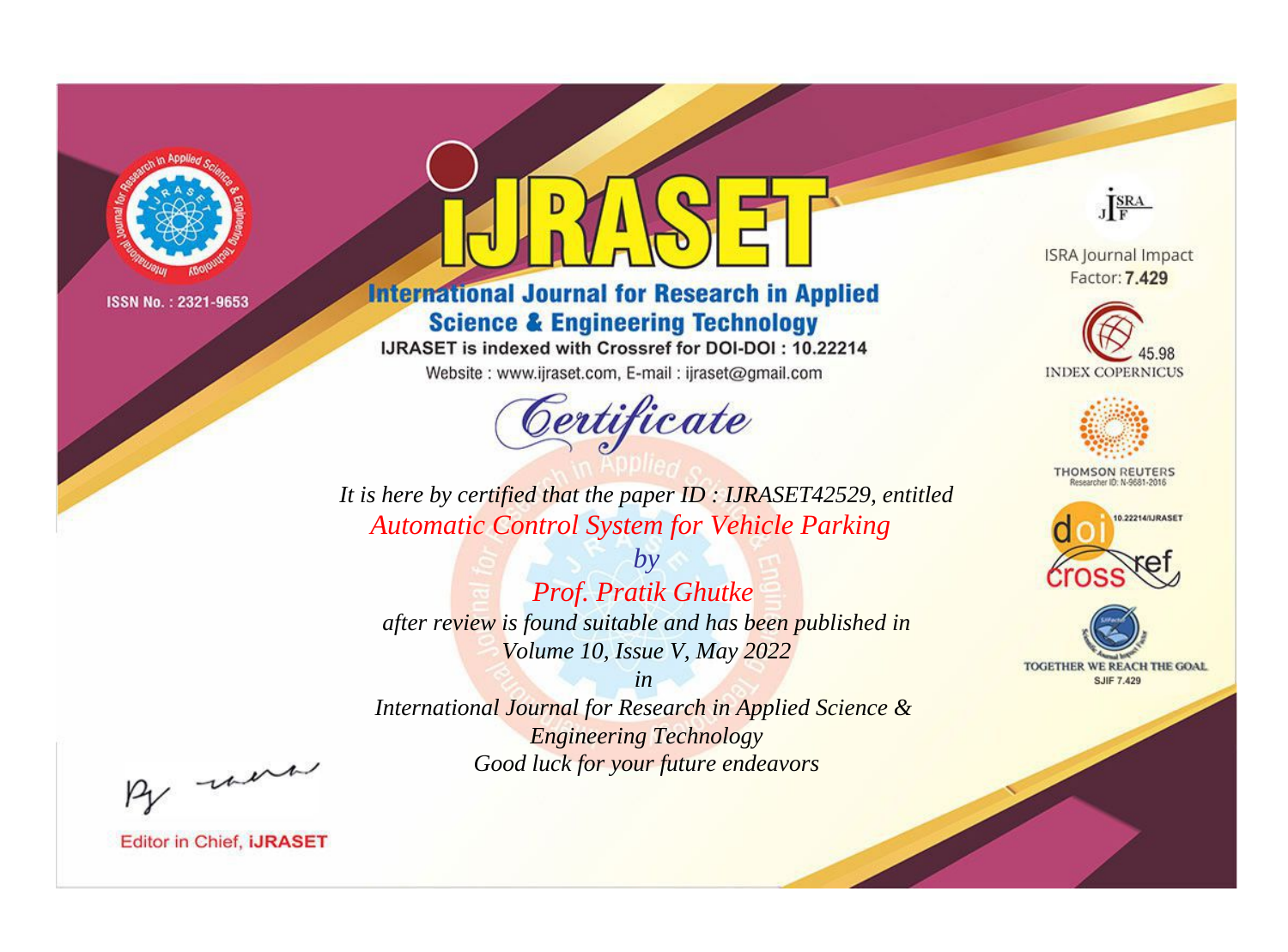

# **International Journal for Research in Applied Science & Engineering Technology**

IJRASET is indexed with Crossref for DOI-DOI: 10.22214

Website: www.ijraset.com, E-mail: ijraset@gmail.com



JERA

**ISRA Journal Impact** Factor: 7.429





**THOMSON REUTERS** 



TOGETHER WE REACH THE GOAL **SJIF 7.429** 

*It is here by certified that the paper ID : IJRASET42529, entitled Automatic Control System for Vehicle Parking*

*by Aakash Shankarpale after review is found suitable and has been published in Volume 10, Issue V, May 2022*

*in* 

*International Journal for Research in Applied Science & Engineering Technology Good luck for your future endeavors*

By morn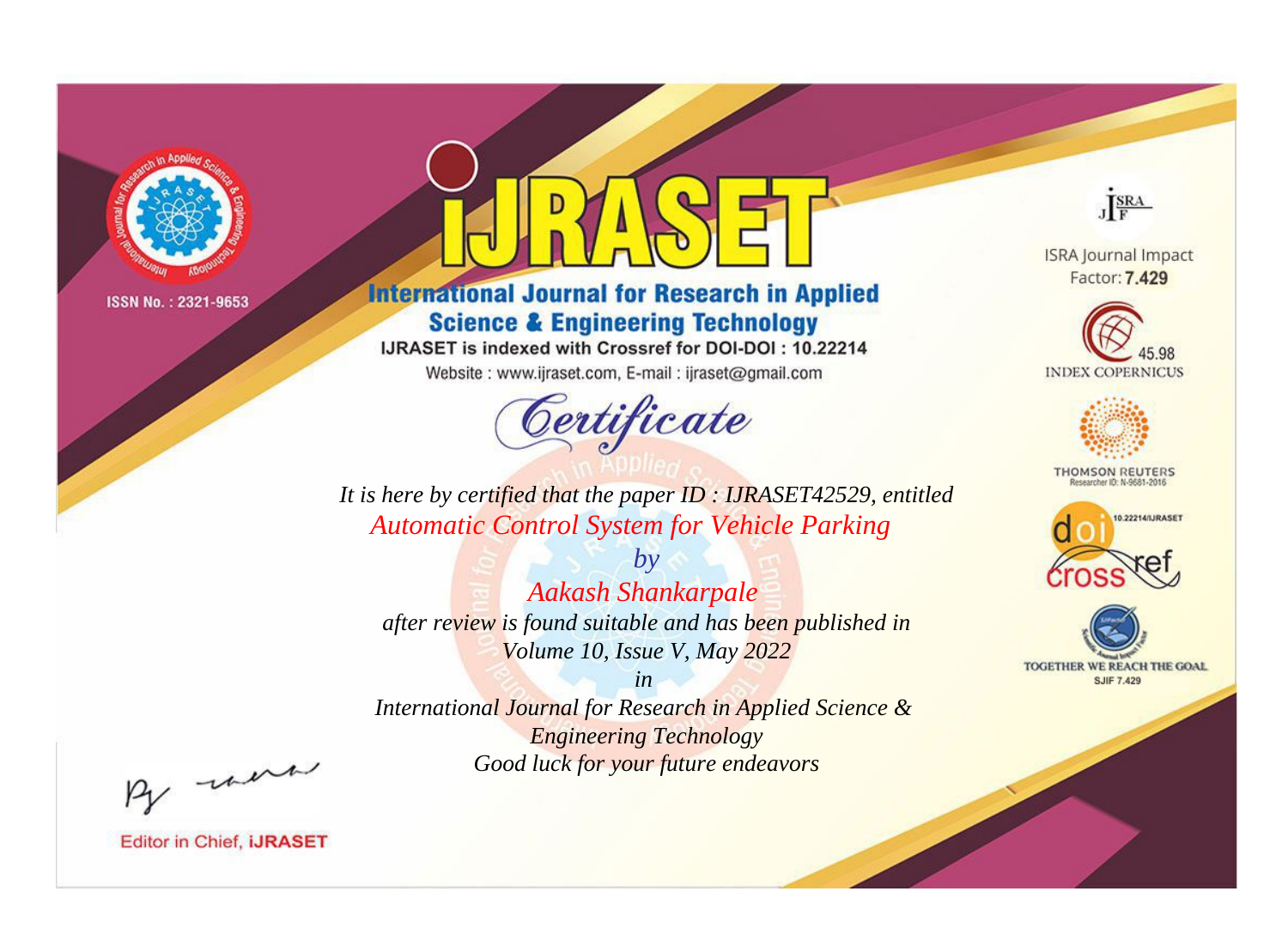

# **International Journal for Research in Applied Science & Engineering Technology**

IJRASET is indexed with Crossref for DOI-DOI: 10.22214

Website: www.ijraset.com, E-mail: ijraset@gmail.com



JERA

**ISRA Journal Impact** Factor: 7.429





**THOMSON REUTERS** 



TOGETHER WE REACH THE GOAL **SJIF 7.429** 

*It is here by certified that the paper ID : IJRASET42529, entitled Automatic Control System for Vehicle Parking*

*by Shubham Chintalwar after review is found suitable and has been published in Volume 10, Issue V, May 2022*

*in* 

*International Journal for Research in Applied Science & Engineering Technology Good luck for your future endeavors*

By morn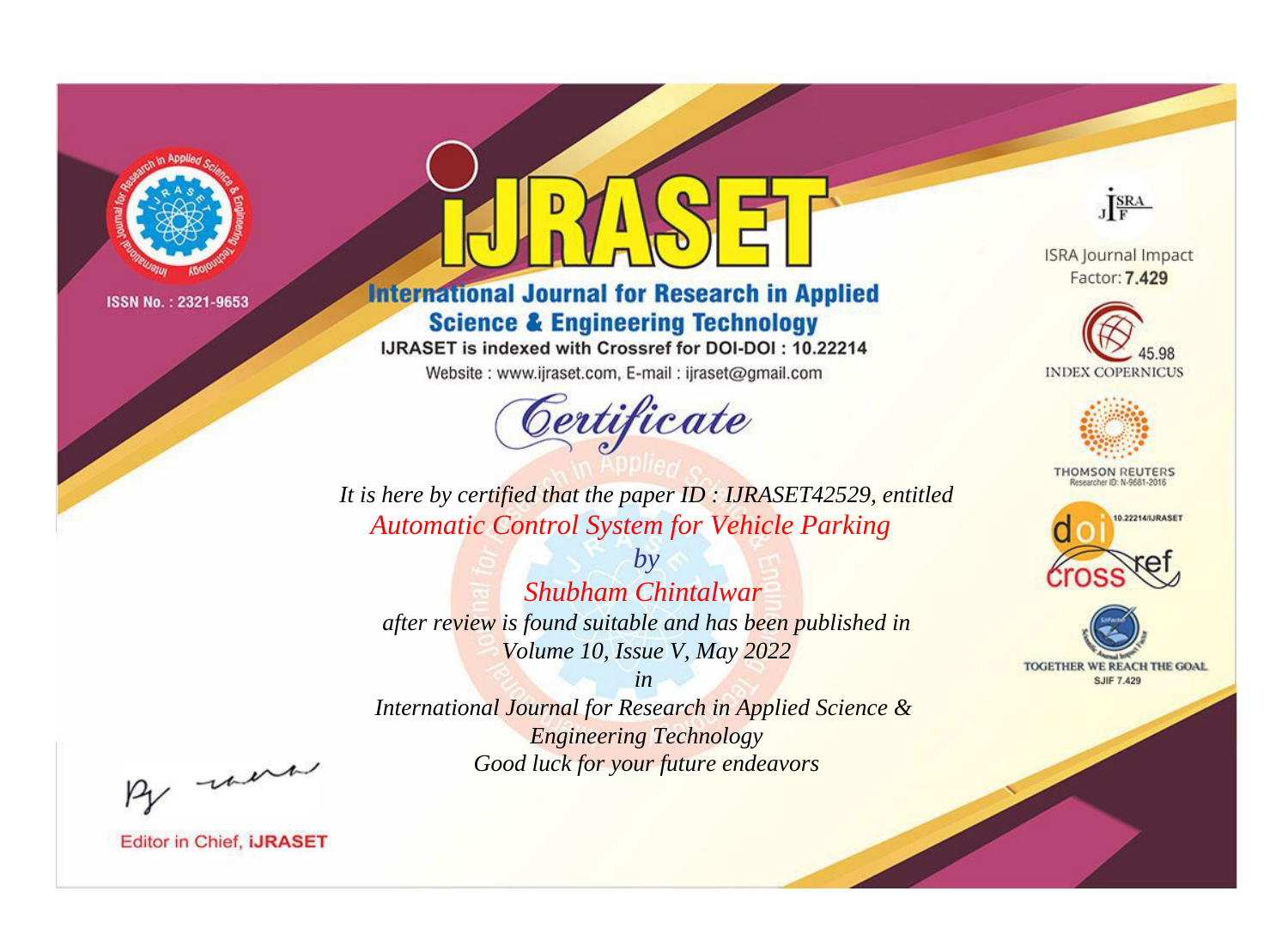

# **International Journal for Research in Applied Science & Engineering Technology**

IJRASET is indexed with Crossref for DOI-DOI: 10.22214

Website: www.ijraset.com, E-mail: ijraset@gmail.com



JERA

**ISRA Journal Impact** Factor: 7.429





**THOMSON REUTERS** 



TOGETHER WE REACH THE GOAL **SJIF 7.429** 

It is here by certified that the paper ID: IJRASET42529, entitled **Automatic Control System for Vehicle Parking** 

Nutankumar Harshe after review is found suitable and has been published in Volume 10, Issue V, May 2022

 $b\nu$ 

 $in$ International Journal for Research in Applied Science & **Engineering Technology** Good luck for your future endeavors

By morn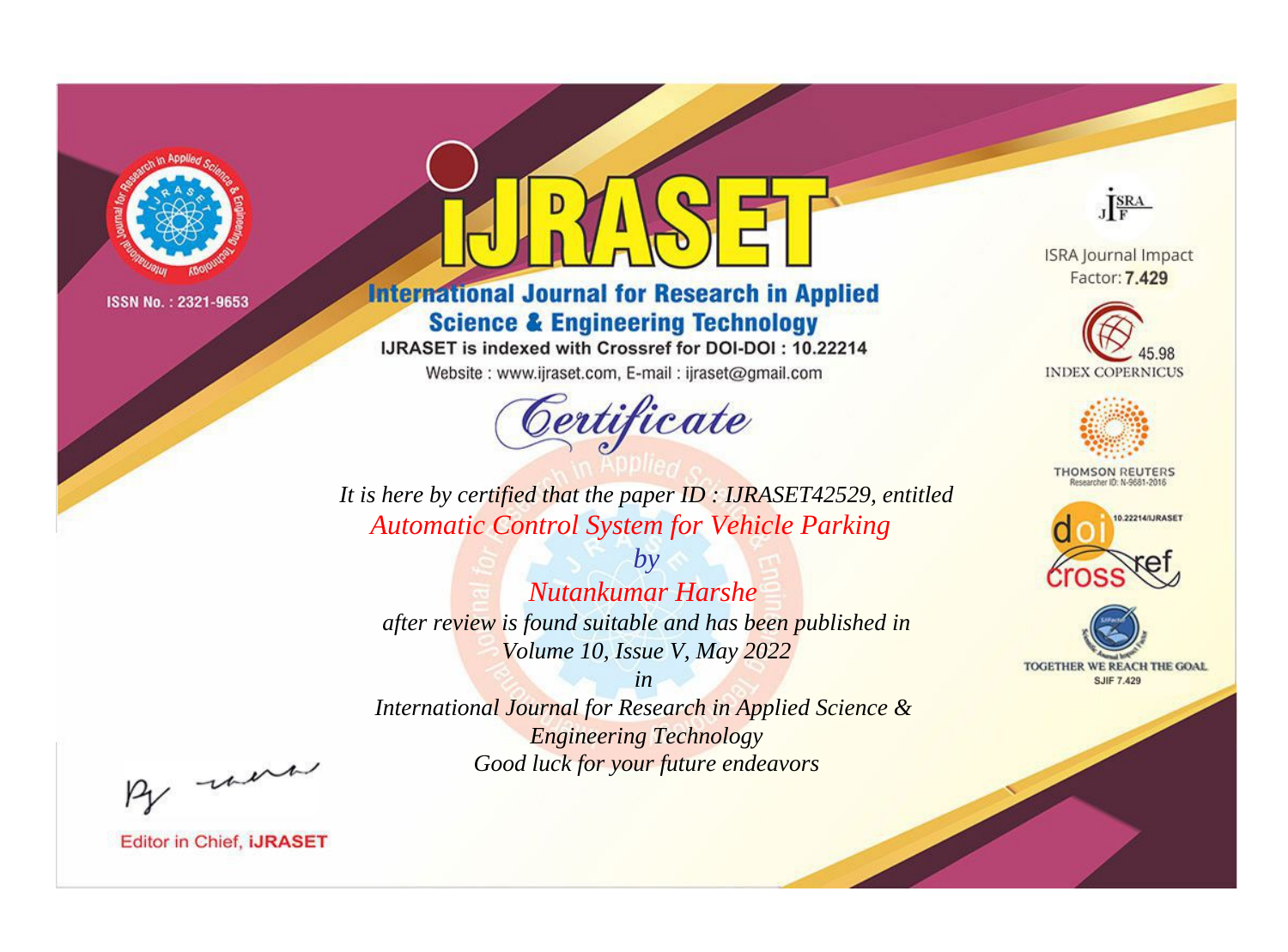

# **International Journal for Research in Applied Science & Engineering Technology**

IJRASET is indexed with Crossref for DOI-DOI: 10.22214

Website: www.ijraset.com, E-mail: ijraset@gmail.com



JERA

**ISRA Journal Impact** Factor: 7.429





**THOMSON REUTERS** 



TOGETHER WE REACH THE GOAL **SJIF 7.429** 

It is here by certified that the paper ID: IJRASET42529, entitled **Automatic Control System for Vehicle Parking** 

 $b\nu$ Vyankatesh Bhavar after review is found suitable and has been published in Volume 10, Issue V, May 2022

 $in$ International Journal for Research in Applied Science & **Engineering Technology** Good luck for your future endeavors

By morn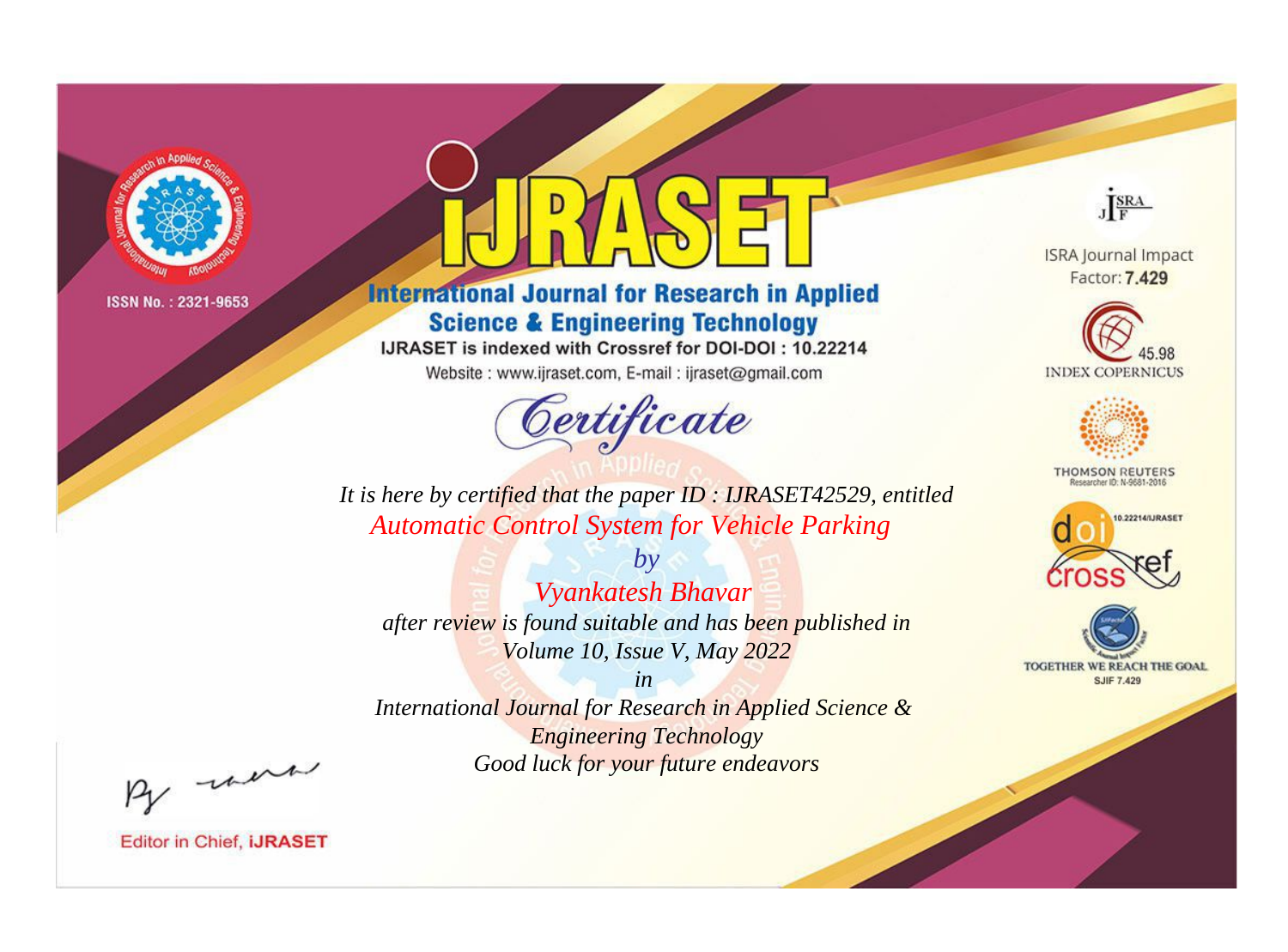

# **International Journal for Research in Applied Science & Engineering Technology**

IJRASET is indexed with Crossref for DOI-DOI: 10.22214

Website: www.ijraset.com, E-mail: ijraset@gmail.com



JERA

**ISRA Journal Impact** Factor: 7.429





**THOMSON REUTERS** 



TOGETHER WE REACH THE GOAL **SJIF 7.429** 

*It is here by certified that the paper ID : IJRASET42529, entitled Automatic Control System for Vehicle Parking*

*by Aditi Dhole after review is found suitable and has been published in Volume 10, Issue V, May 2022*

*in International Journal for Research in Applied Science &* 

*Engineering Technology Good luck for your future endeavors*

By morn